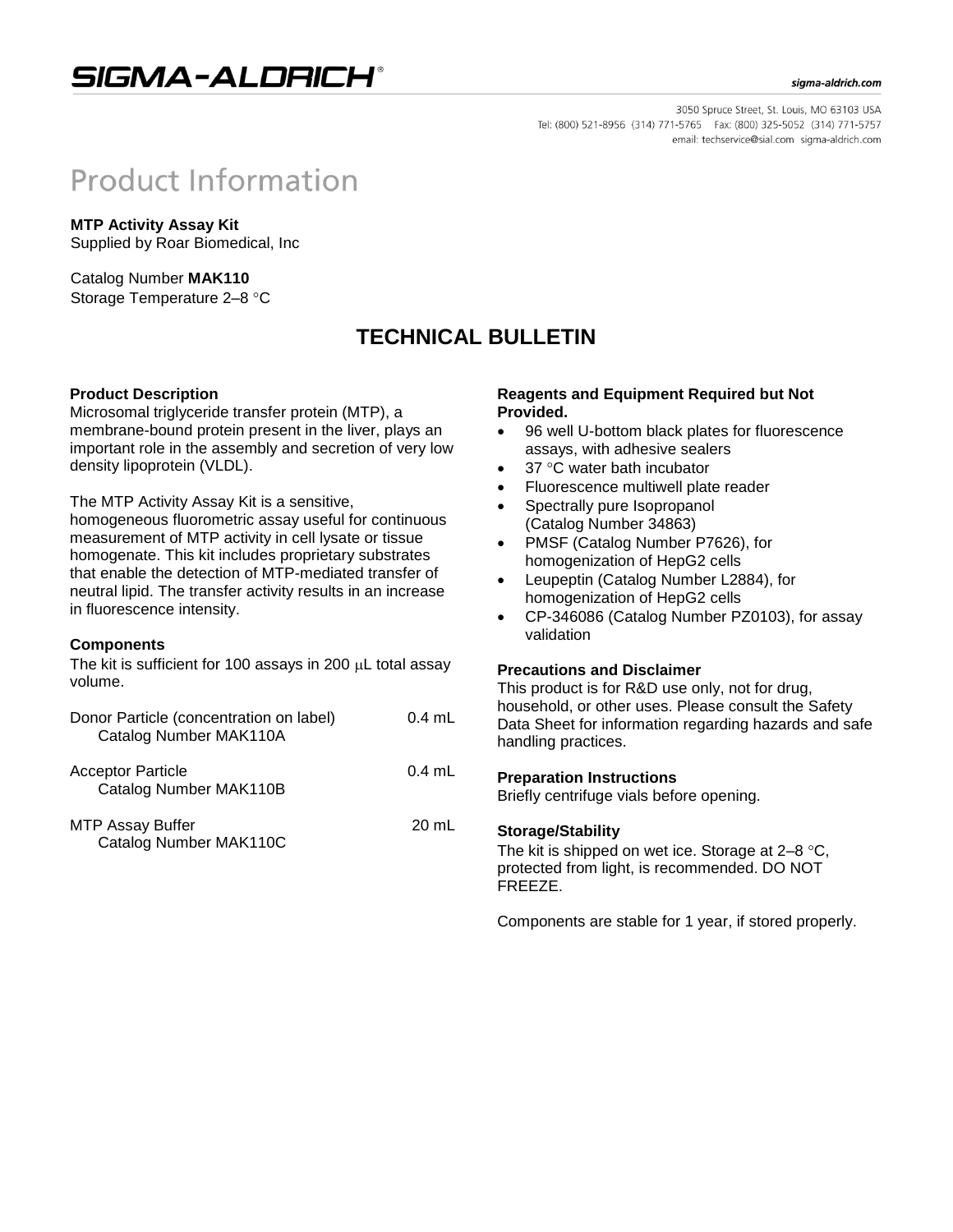### **Procedures**

All samples and standards should be run in duplicate.

#### **Standards for Fluorometric Detection**

- 1. Prepare six test tubes labeled from T0 to T5, each containing 1 mL isopropanol and add an additional 1 mL of isopropanol to T5.
- 2. Pipette  $5 \mu L$  of Donor Particle mixture into test tube T5 and thoroughly mix (vortex) to adequately disperse the donor particles in the isopropanol. Note: The concentration of fluorescent substrate in the Donor Particle mixture is listed on the vial label.
- 3. Make four serial 2-fold dilutions (transfer 1 mL of previous standard solution to a tube with 1 mL of 2-propanol). For example transfer 1 mL of the mixture in tube T5 to tube T4 and vortex. Use tube T0 with isopropanol only as the 0 (Blank) Standard. Note: DO **NOT** incubate the standards.
- 4. Measure the fluorescence intensity ( $\lambda_{ex} = 465/$  $\lambda_{\text{em}}$  = 535) of the standards from tubes T0 to T5. For example, pipette 100  $\mu$ L of each tube to a separate well of a plate and read the plate.
- 5. Create a standard curve by plotting the fluorescence intensity units of each standard versus the pmole amounts of fluorescent substrate in the Donor Particle mixture in each standard based on the concentration listed on the label.

Sample Preparation – Homogenization of HepG2 Cells

- 1. Grow HepG2 cells in  $75 \text{ cm}^2$  T-flasks until confluent.
- 2. Prepare a sufficient amount of Homogenization Buffer (10 mM Tris, pH 7.4, with 150 mM NaCl and 1 mM EDTA).
- 3. To 100 mL of Homogenization Buffer, add 0.5 mL of 100 mM PMSF (Catalog Number P7626) in ethanol and 2 mL of 1 mg/mL leupeptin (Catalog Number L2884) in Homogenization Buffer.
- 4. Suspend the cells from 6 flasks in a total of 5 mL of homogenization buffer (protein concentration  $\sim$ 10 mg/ml).
- 5. Sonicate the suspension on ice with five 5-second bursts in a 550 W sonicator (power setting: 4) fitted with a microtip.
- 6. Use 100  $\mu$ g of protein homogenate in the MTP activity assay. Note: It is not necessary to spin down cell debris to make a low-speed supernatant, nor is it necessary to partially purify membranes to assay MTP activity.

#### Assay Reaction

1. Set up the Master Reaction Mix according to the scheme in Table 1. Add 190  $\mu$ L of the Master Reaction Mix to each reaction (well).

#### **Table 1.**

Master Reaction Mix

| Reagent                  | <b>Volume</b> |
|--------------------------|---------------|
| <b>MTP Assay Buffer</b>  | 182 սL        |
| Donor Particle           | 4 սԼ          |
| <b>Acceptor Particle</b> |               |

2. Add 10  $\mu$ L of desired MTP source (homogenized HepG2 cells or partially purified MTP) to the appropriate wells. For a sample blank, add 10  $\mu$ L of Assay buffer in place of MTP source. Notes: For unknown samples, it is suggested to test several sample dilutions to ensure the readings are within the linear range of the standard curve.

Sample volumes may need to be adjusted depending on the specific activity of the MTP source in the assay. For samples with low activity, decrease the buffer volume and increase the sample volume in the assay. Alternatively, microplates containing samples may be incubated overnight at 25 °C. MTP remains active at 25 °C.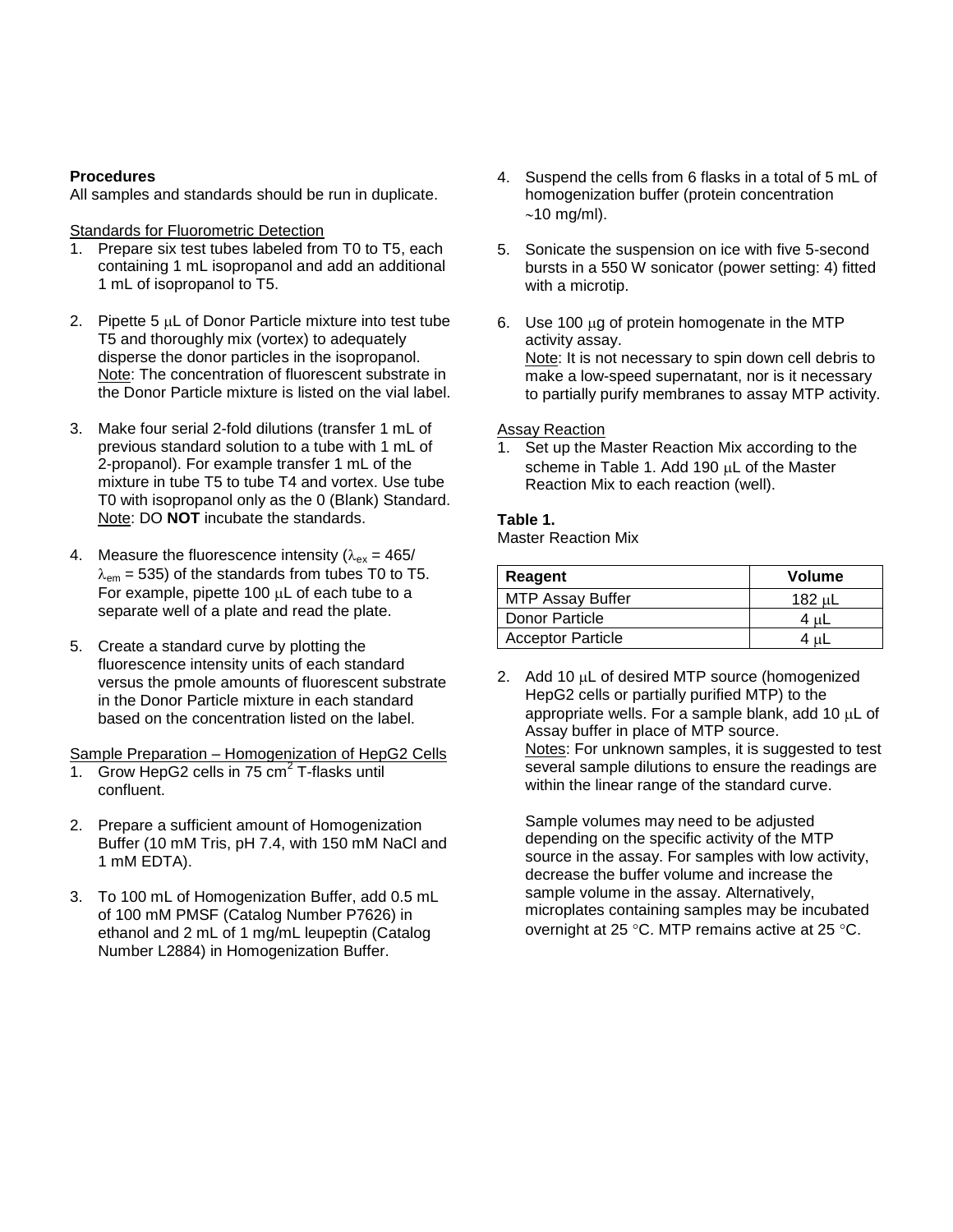- 3. Seal plate and incubate for  $3-6$  hours at  $37$  °C. Note: The microplate incubator must be able to rapidly raise the assay temperature to  $37 \degree C$ . Large, humidified air incubators may cause problems by slowly increasing the temperature from  $25 \text{ }^{\circ} \text{C}$  to only 34  $\degree$ C after three hours. Floating the plate in a water bath is recommended, rather than using an air incubator.
- 4. Measure the increase in fluorescence of samples using a fluorometer ( $\lambda_{\rm ex}$  = 465/ $\lambda_{\rm em}$  = 535 nm). Determine the fluorescence intensity in the plasma or serum samples by subtracting the fluorescence intensity of the sample blank from each sample.
- 5. Calculate pmoles of label in the assay from the standard curve.

### Assay Validation Procedure

Purified MTP must be used with CP-346086 (Catalog Number PZ0103). In this procedure, MTP was purified from rat liver microsomes.

Reagent Preparation

- $\bullet$  Buffer A 50 mL of 100 mM Tris, pH 7.4, with 100 mM KCl and 10 mM  $MgCl<sub>2</sub>$
- 50 mM Tris, pH 7.4, with 0.54% deoxycholate
- Buffer B 100 mM Tris, pH 7.4, with 1.5 M NaCl and 10 mM EDTA
- 1% BSA (not fatty acid free)

### Sample Preparation Note: Chill buffers and rotor

- 1. Thaw rat liver microsomes (0.5 mL, total protein equal to 20 mg/mL) and dilute to 3.5 mg/mL with Buffer A so that the resulting microsome solution is 50 mM Tris, pH 7.4, with 50 mM KCl and 5 mM  $MgCl<sub>2</sub>$  at 3.5 mg/mL total protein. For example, take 1.429 mL of Buffer A and mix with 0.929 mL of water and 0.5 mL microsomes.
- 2. Add  $0.1 \times$  volume of deoxycholate solution while vortexing and keep on ice. For example, add three separate  $95 \mu L$  aliquots while vortexing and chilling.
- 3. Incubate on ice for 30 minutes.
- 4. Centrifuge at  $105,000 \times g$  for 75 minutes. Recover the supernatant while discarding the pellet.
- 5. Add  $0.1 \times$  volumes of Buffer B. Use this directly in the validation assay with CP-346086.

#### Validation Reaction

- 1. Dissolve CP-346086 in DMSO at the appropriate concentrations (for example, 5.5, 1.11, 0.55, 0.111, and  $0.011 \mu M$ ).
- 2. Set up the Validation Master Reaction Mix according to the scheme in Table 2. Add 94  $\mu$ L of the Validation Master Reaction Mix to each reaction (well).

### **Table 2.**

Validation Master Reaction Mix

| Reagent                  | Volume |
|--------------------------|--------|
| MTP Assay Buffer         | 80 սL  |
| Donor Particle           | 2 uL   |
| <b>Acceptor Particle</b> | 2 uL   |
| <b>1% BSA</b>            | 10 սԼ  |

- 3. Add 1  $\mu$ L of each CP-346086 dilution to the wells and mix by pipetting. Add  $5 \mu L$  of the purified MTP, again mixing well by pipetting. Generating final inhibitor concentrations of 55, 11.1, 5.5, 1.11, and 0.111 nM.
- 4. To a Sample Blank, add  $5 \mu L$  of MTP Assay Buffer and 1  $\mu$ L of DMSO, in place of sample and CP-346086 solutions.
- 5. Seal plate and incubate for 60 minutes at 37 °C.
- 6. Measure the fluorescence of validation samples using a fluorometer ( $\lambda_{\rm ex}$  = 465/ $\lambda_{\rm em}$  = 535 nm).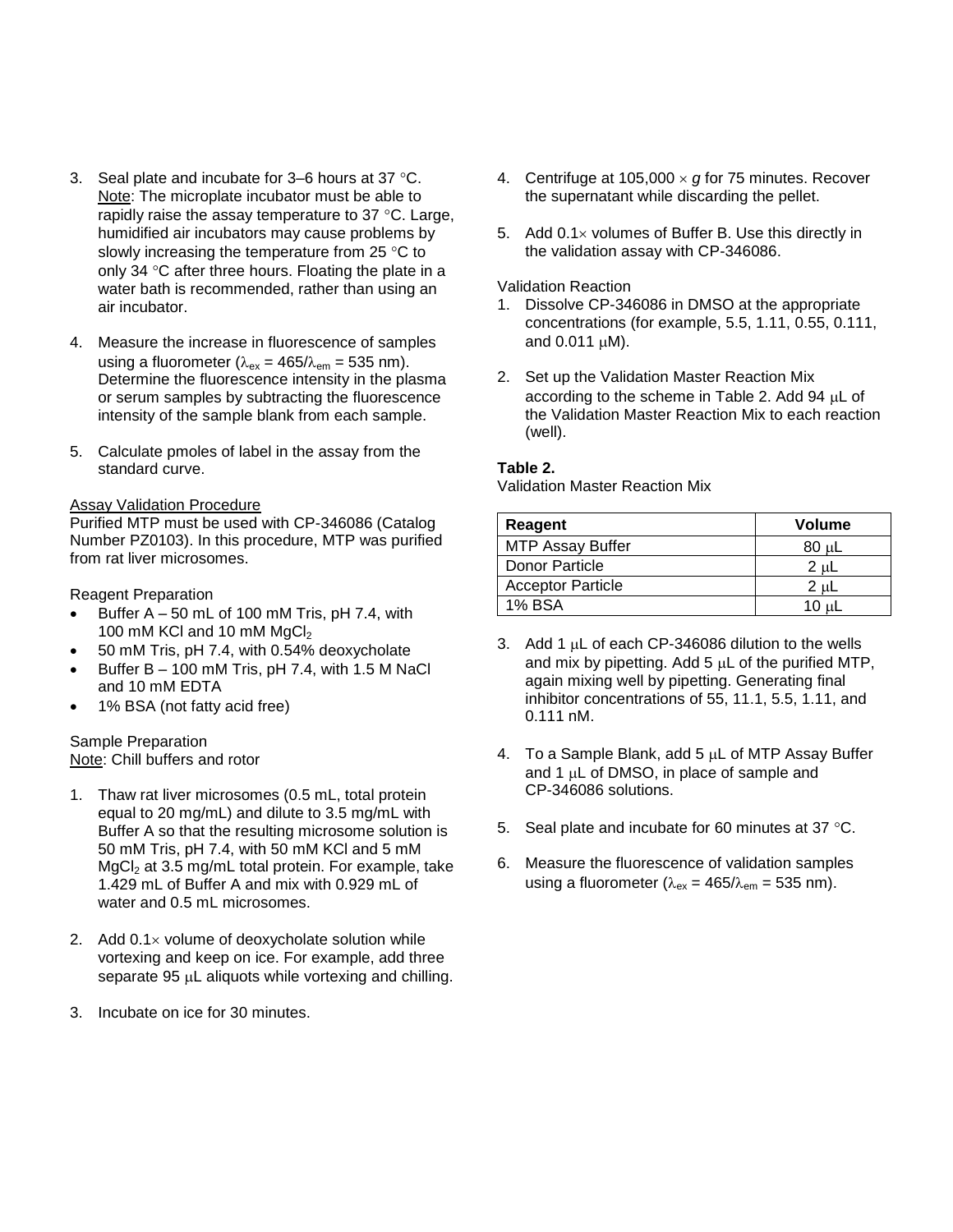



#### **Figure 2.**

MTP Inhibition with CP-346086